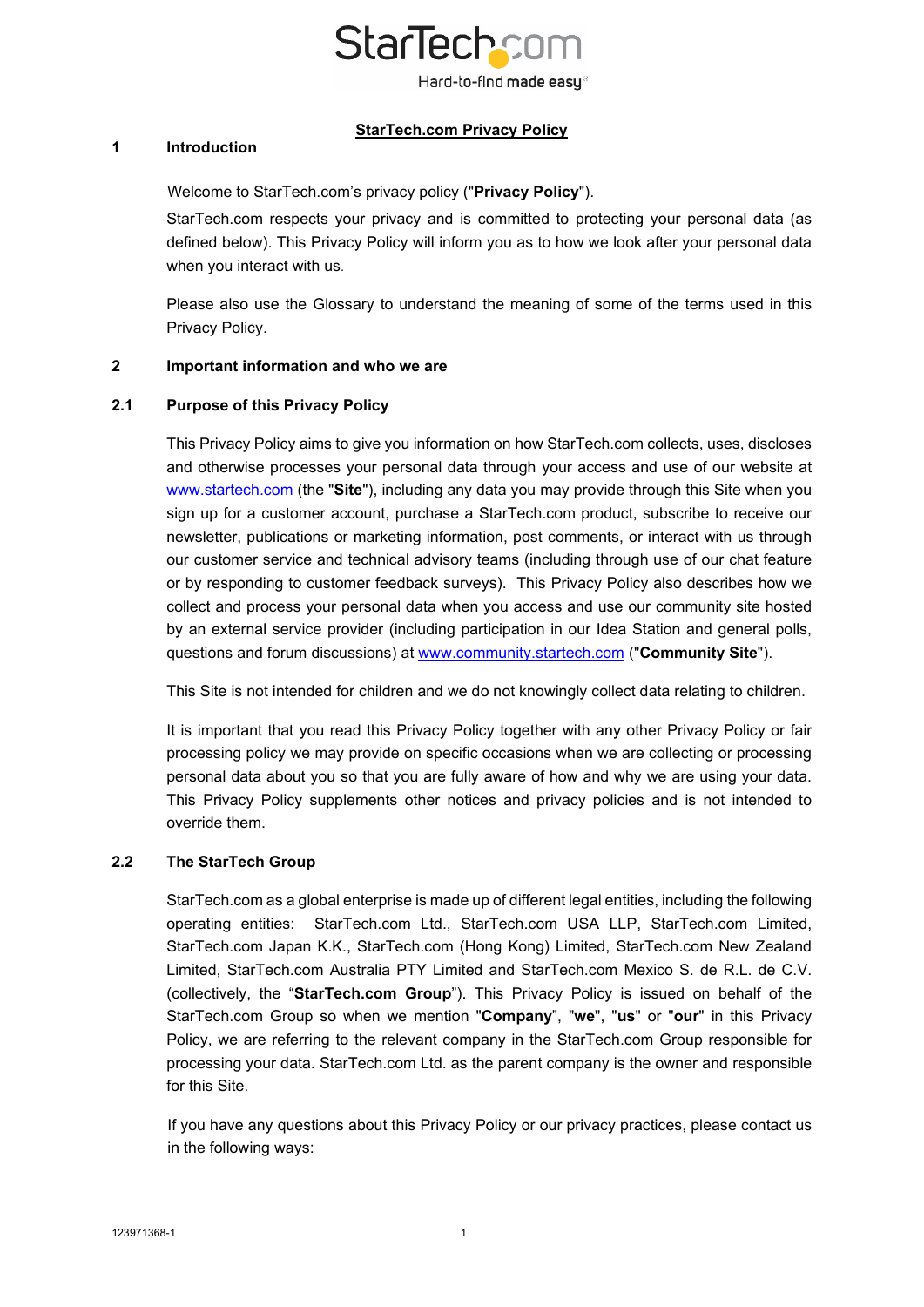

Hard-to-find made easu®

Full name of legal entity: StarTech.com Ltd. Email address: privacy@startech.com Postal address: 45 Artisans Crescent, London, Ontario N5V 5E9 Canada

If you believe we may have infringed upon or violated your rights regarding your personal data, you may be entitled to file a complaint with the Office of the Privacy Commissioner of Canada under the *Personal Information Protection and Electronics Documents Act* (Canada) (often referred to as PIPEDA) (www.priv.gc.ca). Other regulators may also have oversight over our activities depending on where you are resident and where the processing of your data has taken place. We would, however, appreciate the chance to deal with your concerns before you approach a regulator so please contact us in the first instance.

#### **2.3 Changes to the Privacy Policy and your duty to inform us of changes**

We keep our Privacy Policy under regular review. This version was last updated on May 26, 2022. Historic versions can be obtained by contacting us at [privacy@startech.com.](mailto:privacy@startech.com)

It is important that the personal data we hold about you is accurate and current. Please keep us informed if your personal data changes during your relationship with us.

## **2.4 Third-party links**

This Site may include links to third-party websites and applications. Clicking on those links or enabling those connections may allow third parties to collect or share data about you. We do not control these third-party websites and are not responsible for their privacy statements or how they collect, use or disclose your personal data. When you leave our Site, we encourage you to read the privacy policy of every website you visit.

## **3 The types of data we collect about you**

"**Personal data**," or personal information, means any information about an individual from which that person can be identified. It does not include data where the identity has been removed (anonymous data).

We may collect, use, disclose, store and transfer different kinds of personal data about you which we have grouped together as follows:

- **Identity Data** includes first name and last name and title;
- **Contact Data** includes billing address, delivery address, email address and telephone numbers;
- **Financial Data** includes payment card details collected through an external service provider that we have engaged;
- **Transaction Data** includes details of products and services you have purchased from us;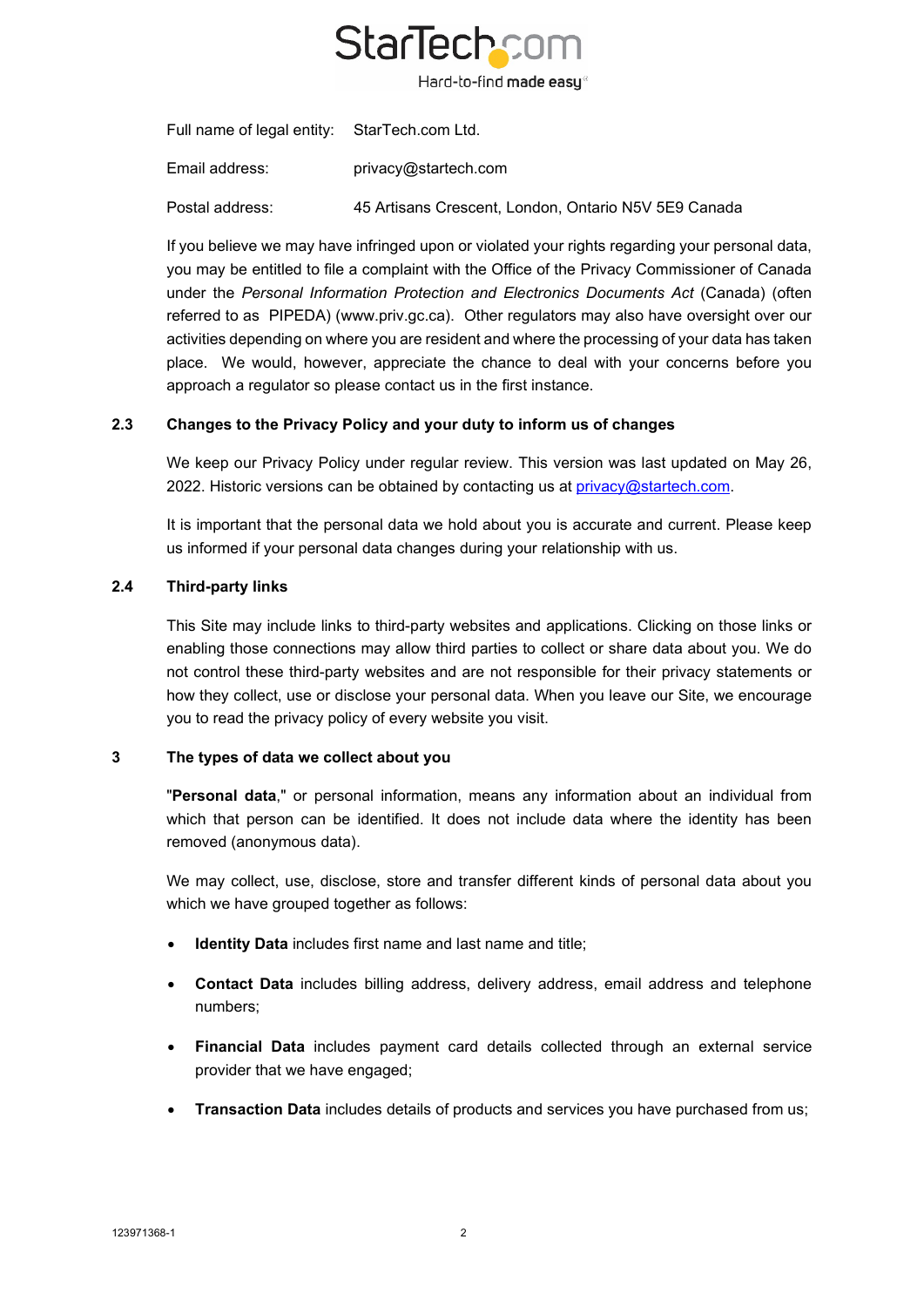# **StarTechc**

Hard-to-find made easy®

- **Technical Data** includes internet protocol ("**IP**") address, your login data, browser type and version, time zone setting and location, browser plug-in types and versions, operating system and platform, and other technology on the devices you use to access this Site;
- **Profile Data** includes purchases or orders made by you, your interests, preferences, polls, product suggestions, feedback, comments, and survey responses. We do not collect passwords to StarTech.com or Community Sites as a means to profile our customers;
- **Usage Data** includes information about how you use our Site, products and services; and
- **Marketing and Communications Data** includes your preferences in receiving marketing material from us.

We also collect, use and share "**Aggregated Data**" such as statistical or demographic data for any purpose. Aggregated Data could be derived from your personal data but is not considered personal data in law as this data will **not** directly or indirectly reveal your identity. For example, we may aggregate your Usage Data to calculate the percentage of users accessing a specific website feature. However, if we combine or connect Aggregated Data with your personal data so that it can directly or indirectly identify you, we treat the combined data as personal data which will be used in accordance with this Privacy Policy.

We do not collect any "**Special Categories of Personal Data**" about you (this includes details about your race or ethnicity, religious or philosophical beliefs, sex life, sexual orientation, political opinions, trade union membership, information about your health, and genetic and biometric data). Nor do we collect any information about criminal convictions and offences.

## **3.1 If you fail to provide personal data**

Where we need to collect personal data by law, or under the terms of a contract we have with you, and you fail to provide that data when requested, we may not be able to perform the contract we have or are trying to enter into with you (for example, to complete the purchase and sale of StarTech.com products). In this case, we may have to cancel an order from you but we will notify you if this is the case at the time.

## **4 How is your personal data collected?**

- 4.1 We use different methods to collect data from and about you including through:
	- **Direct interactions.** You may give us your Identity Data and Contact Data by filling in forms or by corresponding with us by post, phone, email or otherwise. This includes personal data you provide when you:
		- create an account on our Site or create a login in order to access our Community Site;
		- purchase our products;
		- subscribe to our newsletter, publications or marketing information;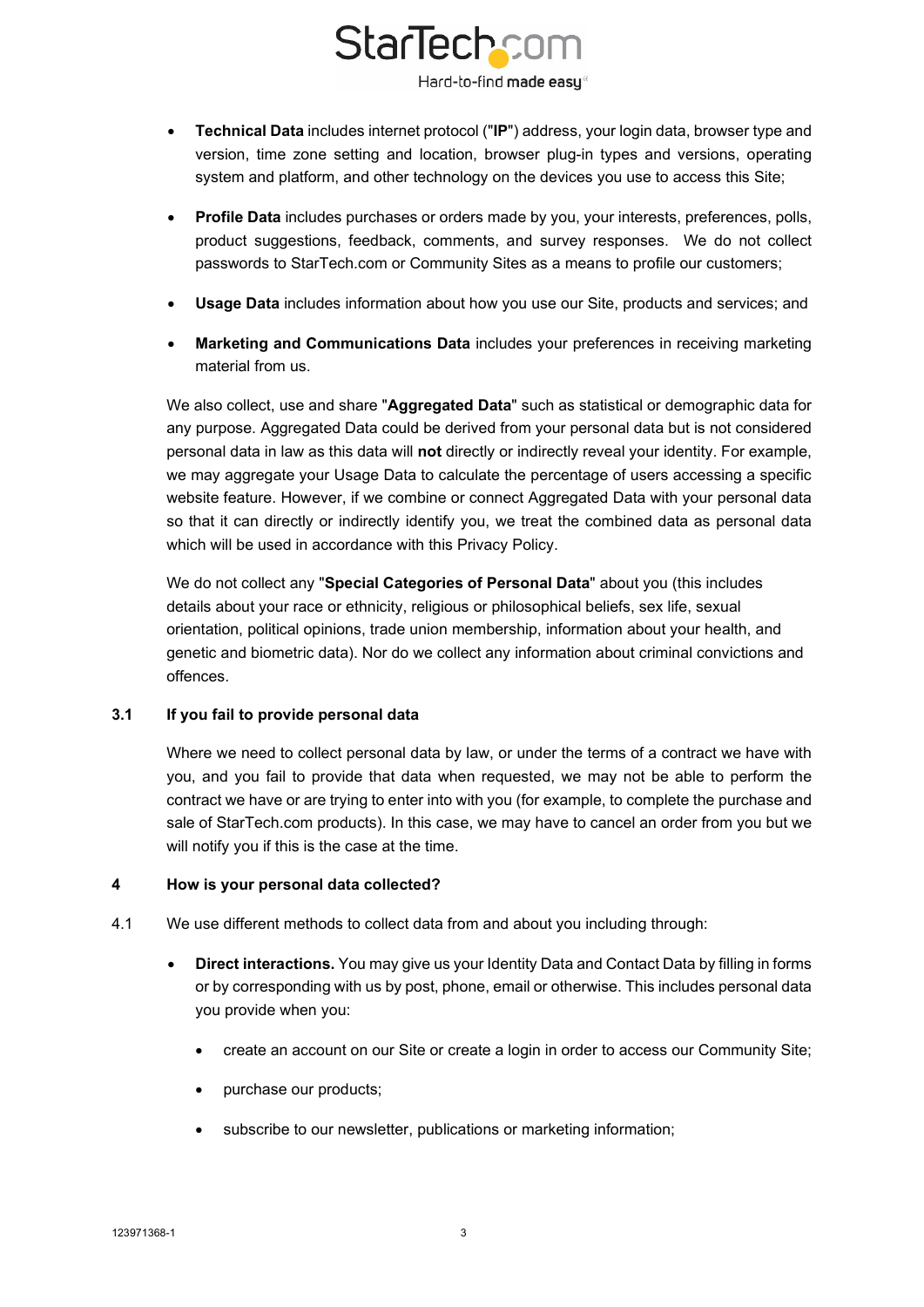

Hard-to-find made easy®

- interact with us through our customer service and technical advisory teams (including through the Site chat feature or through recordings of our voice calls with you);
- participate in our Site including participating in discussion topics, comments, polls, questions and forums;
- participate in our Community Site including providing new product suggestions or responding to a new product poll, and participating in discussion topics, polls, questions and forums;
- respond to us through a customer feedback survey; or
- give us feedback or contact us.
- **Automated technologies or interactions.** As you interact with our Site, we will automatically collect Technical Data about your equipment, browsing actions and patterns. We collect this personal data by using cookies and other similar technologies. Please see our **Cookie Policy** for further details.
- **Third parties or publicly available sources.** We will receive personal data about you from various third parties such as those listed in Section 11.2.
- **Technical Data.** From analytics providers such as Google.

#### **5 How we use your personal data**

We will only use your personal data when the law allows us to. Most commonly, we will use your personal data in the following circumstances:

- where we need to perform the contract we are about to enter into or have entered into with you;
- where it is necessary for our legitimate interests (or those of a third party) and your interests and fundamental rights do not override those interests;
- where we need to comply with a legal obligation; or
- with your consent, express or implied.

Please see the Glossary below and the definition of "lawful basis" to find out more about the types of lawful basis that we will rely on to process your personal data.

By accessing and using our Site and Community Site, we assume that you consent to the collection, use and disclosure of your personal information as explained in this Privacy Policy.

We will get your consent before sending direct marketing communications to you via email or text message. You have the right to withdraw consent to marketing at any time by contacting us or using the unsubscribe mechanisms made available in such communications, as further described below in Sections 5.2 and 5.3 of this Privacy Policy.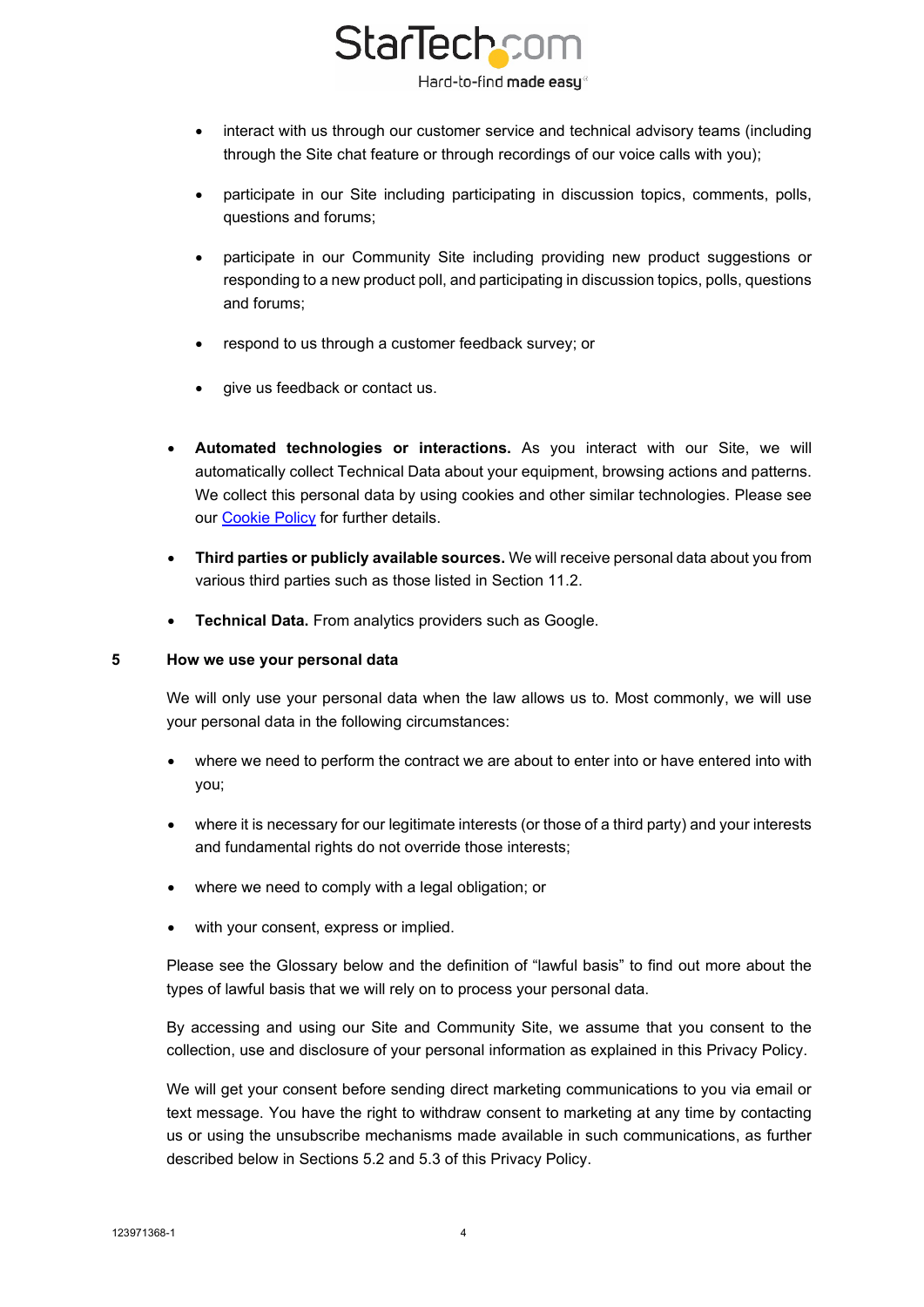## **StarTechc**

Hard-to-find made easy®

## **5.1 Purposes for which we will use your personal data**

We have set out below, in a table format, a description of the ways we may use your personal data, and which of the legal bases we rely on to do so. We have also identified what our legitimate interests are where appropriate.

Note that we may process your personal data for more than one lawful ground depending on the specific purpose for which we are using your data. Please contact us if you need details about the specific legal ground we are relying on to process your personal data where more than one ground has been set out in the table below.

| <b>Purpose/Activity</b>                                                                                                                                                                                                                                                                                                                                                                                                                                                                                                                                    | Type of data                                                                          | Lawful basis for processing<br>including basis of legitimate<br>interest                                                                                                                                                                  |
|------------------------------------------------------------------------------------------------------------------------------------------------------------------------------------------------------------------------------------------------------------------------------------------------------------------------------------------------------------------------------------------------------------------------------------------------------------------------------------------------------------------------------------------------------------|---------------------------------------------------------------------------------------|-------------------------------------------------------------------------------------------------------------------------------------------------------------------------------------------------------------------------------------------|
| To register you as a new customer.                                                                                                                                                                                                                                                                                                                                                                                                                                                                                                                         | (a) Identity<br>(b) Contact                                                           | Performance of a contract with you                                                                                                                                                                                                        |
| To process and deliver your order.                                                                                                                                                                                                                                                                                                                                                                                                                                                                                                                         | (a) Identity<br>(b) Contact<br>(d) Transaction<br>(e) Marketing and<br>Communications | Performance of a contract with you.                                                                                                                                                                                                       |
| To manage our relationship with you<br>which will include:<br>(a) Notifying you about changes to<br>our terms or Privacy Policy;<br>(b) Asking you to leave a review or<br>comment, take a survey or provide<br>feedback on new products through<br>our Community Site, providing polls,<br>forums and allowing you to post<br>questions in our Community Site; or<br>(c) Answering questions from you,<br>helping you select products and<br>providing customer or technical<br>advisory services if you have issues<br>with your connectivity solutions. | (a) Identity<br>(b) Contact<br>(c) Profile<br>(d) Marketing and<br>Communications     | (a) Performance of a contract with you.<br>(b) Necessary to comply with a legal<br>obligation.<br>(c) Necessary for our legitimate<br>interests (to keep our records updated<br>and to study how customers use our<br>products/services). |
| To administer and protect our<br>business and this Site (including<br>troubleshooting, data analysis,<br>testing, system maintenance,                                                                                                                                                                                                                                                                                                                                                                                                                      | (a) Identity<br>(b) Contact<br>(c) Technical                                          | (a) Necessary for our legitimate<br>interests (for running our business,<br>provision of administration and IT<br>services, network security, to prevent<br>fraud and in the context of a business                                        |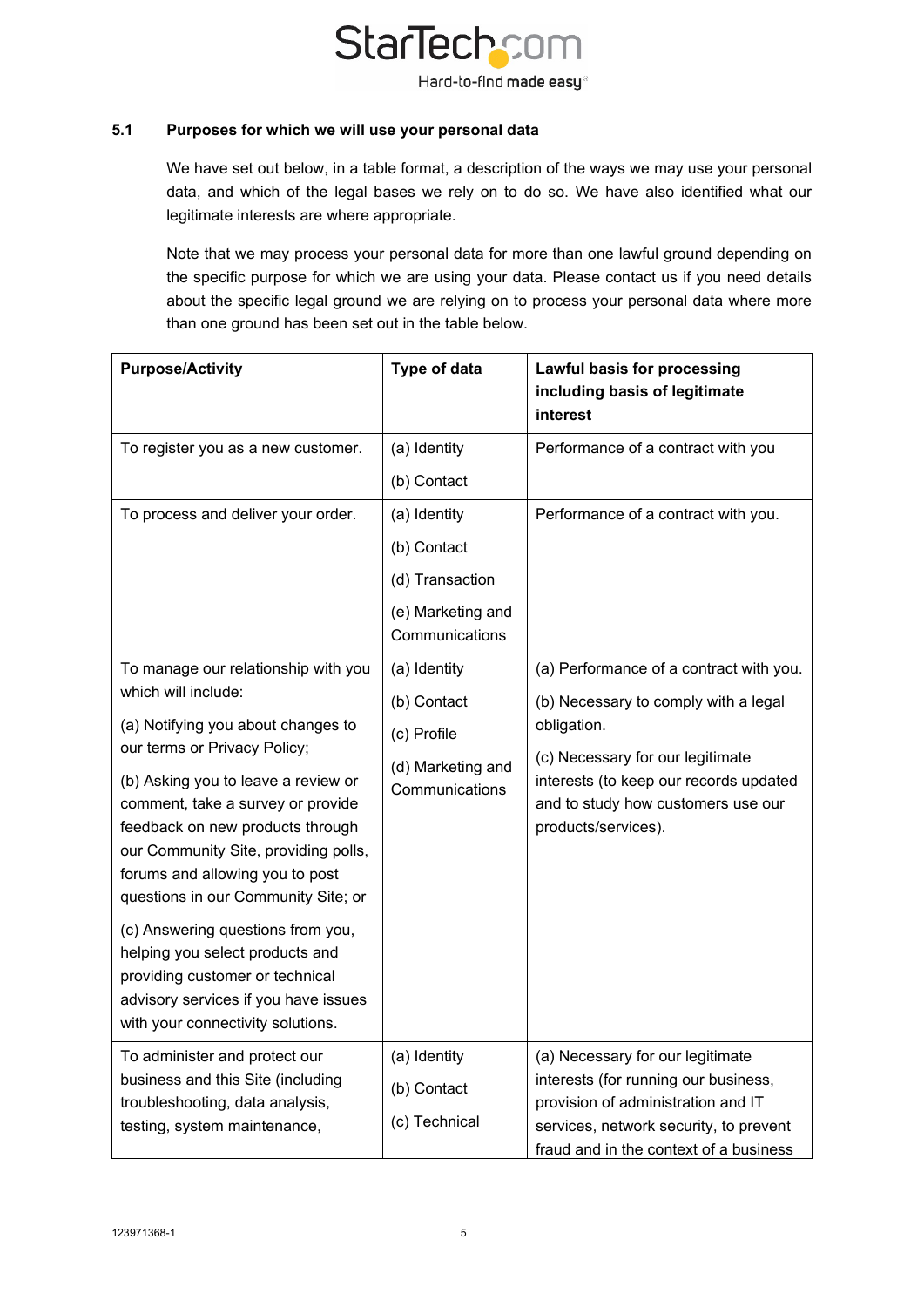# **StarTechs**

## Hard-to-find made easy®

| support, reporting and hosting of<br>data).                                                                                         |                                     | reorganisation or group restructuring<br>exercise).                                                                                                                                |
|-------------------------------------------------------------------------------------------------------------------------------------|-------------------------------------|------------------------------------------------------------------------------------------------------------------------------------------------------------------------------------|
|                                                                                                                                     |                                     | (b) Necessary to comply with a legal<br>obligation.                                                                                                                                |
| To deliver relevant website content<br>to you and measure or understand<br>the effectiveness of the advertising<br>we serve to you. | (a) Identity                        | Necessary for our legitimate interests<br>(to study how customers use our<br>products/services, to develop them, to<br>grow our business and to inform our<br>marketing strategy). |
|                                                                                                                                     | (b) Contact                         |                                                                                                                                                                                    |
|                                                                                                                                     | (c) Profile                         |                                                                                                                                                                                    |
|                                                                                                                                     | (d) Usage                           |                                                                                                                                                                                    |
|                                                                                                                                     | (e) Marketing and                   |                                                                                                                                                                                    |
|                                                                                                                                     | Communications                      |                                                                                                                                                                                    |
|                                                                                                                                     | (f) Technical                       |                                                                                                                                                                                    |
| To use data analytics to improve our                                                                                                | (a) Technical                       | Necessary for our legitimate interests                                                                                                                                             |
| Site, products/services, marketing,                                                                                                 | (b) Usage                           | (to define types of customers for our                                                                                                                                              |
| customer relationships and<br>experiences.                                                                                          |                                     | products and services, to keep our<br>Site updated and relevant, to develop                                                                                                        |
|                                                                                                                                     |                                     | our business and to inform our                                                                                                                                                     |
|                                                                                                                                     |                                     | marketing strategy).                                                                                                                                                               |
| To make suggestions and<br>recommendations to you about<br>goods or services that may be of<br>interest to you.                     | (a) Identity                        | Necessary for our legitimate interests                                                                                                                                             |
|                                                                                                                                     | (b) Contact                         | (to develop our products/services and<br>grow our business).                                                                                                                       |
|                                                                                                                                     | (c) Technical                       |                                                                                                                                                                                    |
|                                                                                                                                     | (d) Usage                           |                                                                                                                                                                                    |
|                                                                                                                                     | (e) Profile                         |                                                                                                                                                                                    |
|                                                                                                                                     | (f) Marketing and<br>Communications |                                                                                                                                                                                    |

## **5.2 Marketing message from us**

You may receive marketing communications from us if you have an existing business relationship with us (for example, you have purchased goods from us or you have a contract with us), or if you have expressly consented to receive those marketing materials.

## **5.3 Opting out**

You can ask us to stop sending you marketing messages at any time by following the "unsubscribe" links on any marketing message sent to you **OR** by contacting us at any time.

Where you opt out of receiving these marketing messages, this will not apply to personal data provided to us as a result of a product purchase, product experience or other transactions.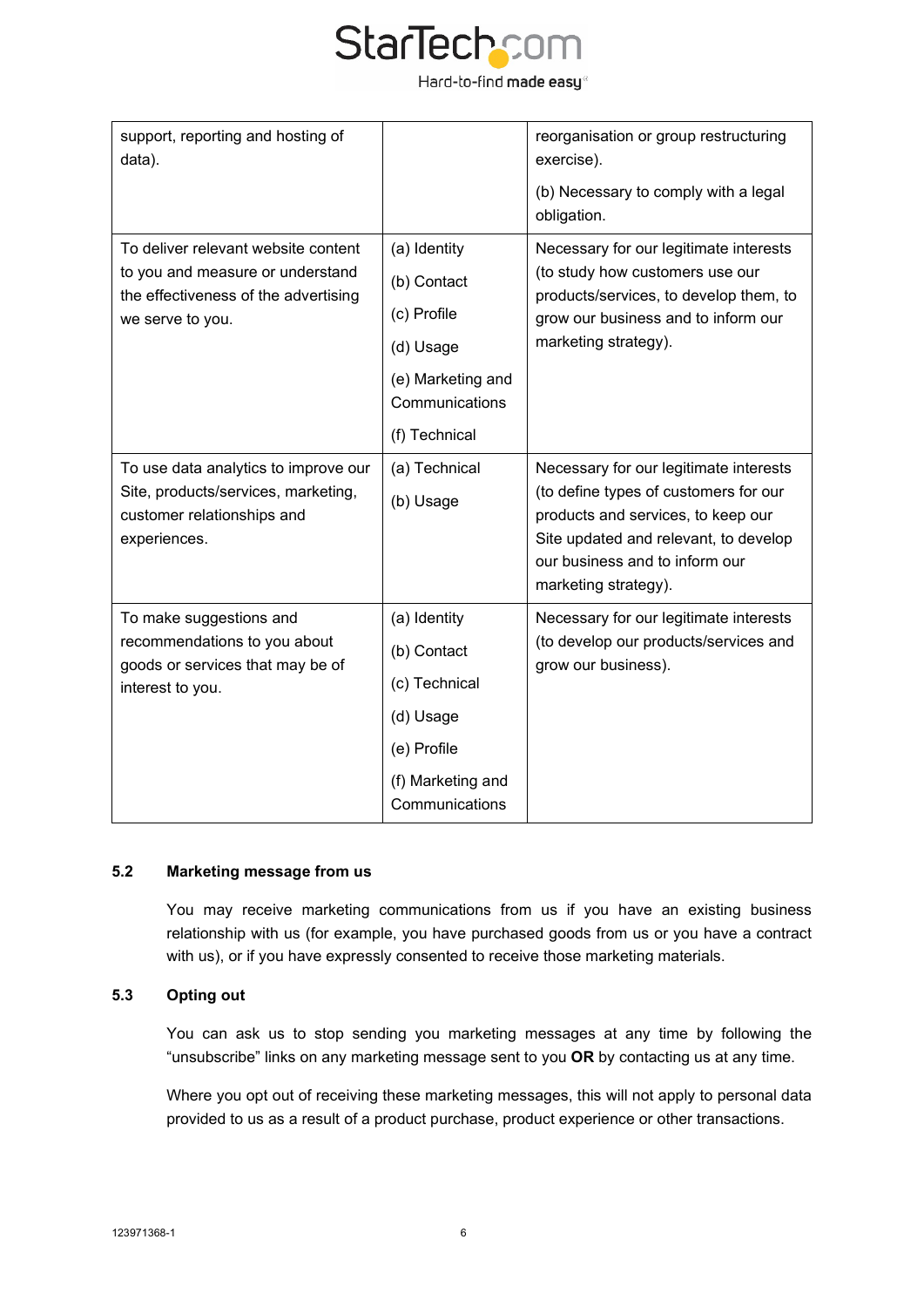# **StarTecho**

Hard-to-find made easu®

#### **5.4 Cookies**

You can set your browser to refuse cookies that are not strictly necessary from our Site. If you disable or refuse cookies, please note that some parts of this Site may become inaccessible or not function properly. For more information about the cookies we use, please see our [Cookie](https://www.iubenda.com/privacy-policy/341725/cookie-policy)  [Policy.](https://www.iubenda.com/privacy-policy/341725/cookie-policy)

## **5.5 Change of purpose**

We will only use your personal data for the purposes for which we collected it, unless, and only where permitted by applicable laws, we reasonably consider that we need to use it for another reason and that reason is compatible with the original purpose. If you wish to get an explanation as to how the processing for the new purpose is compatible with the original purpose, please contact us.

If we need to use your personal data for an unrelated purpose, we will notify you and we will explain the legal basis which allows us to do so.

Please note that we may process your personal data without your knowledge or consent, in compliance with the above rules, where this is required or permitted by law.

#### **6 Disclosures of your personal data**

We may share your personal data with the parties set out below for the purposes set out in the table *Purposes for which we will use your personal data* above.

- Internal Third Parties as set out in the *Glossary*.
- External Third Parties as set out in the *Glossary*.

We use contractual or other means to provide a comparable level of protection while the information is being processed by a third party. Measures in this regard may include: (i) requiring all third parties to respect the security of your personal data and to treat it in accordance with the law; or (ii) not allowing our third-party service providers to use your personal data for their own purposes and only permit them to process your personal data for specified purposes and in accordance with our instructions.

#### **7 International transfers**

We share your personal data within the StarTech.com Group. Your personal data is stored and processed on servers located in Canada. If you correspond with us via email, your personal data may also be stored on servers located in the United States.

Some of our external third parties are based in the United States of America so their processing of your personal data will involve a transfer of data outside of Canada. Accordingly, your personal information may be subject to the laws of jurisdictions in which you are not resident, including laws regarding the disclosure of personal information to government authorities in such jurisdictions.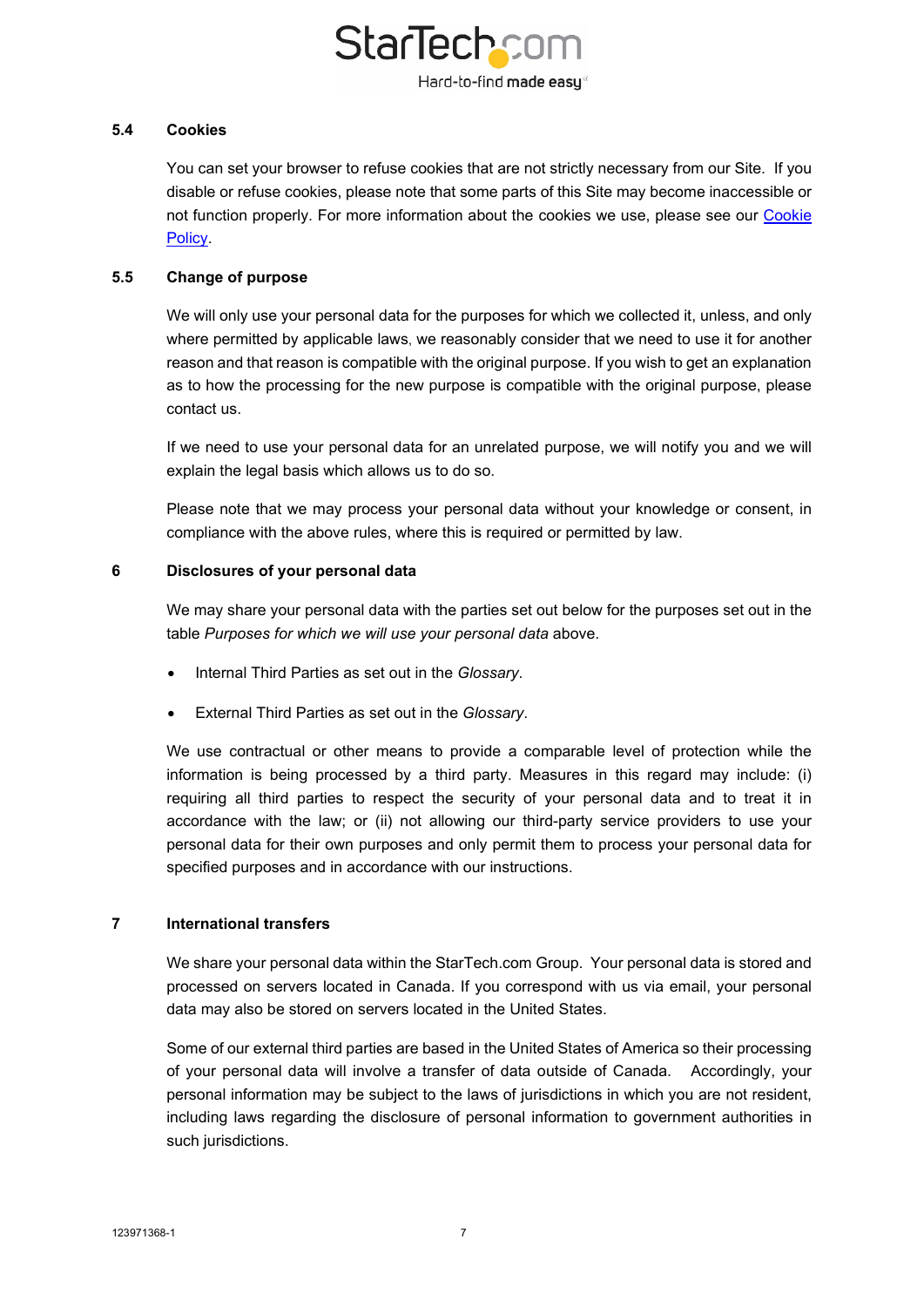Hard-to-find made easy®

Whenever we transfer your personal data out of Canada, we ensure a similar degree of protection is afforded to it. This may include implementing various safeguards, such as the following:

- transferring your personal data to countries that have been deemed to provide an adequate level of protection for personal data under applicable laws; or
- where we use certain service providers, we may use specific contractual terms which give personal data the similar level of protection it has in Canada.

Please contact us if you want further information on the specific mechanisms that may be used by us when transferring your personal data out of Canada.

#### **8 Data security**

We endeavour to maintain physical, technical and administrative security measures to protect your personal data from being accidentally lost, used or accessed in an unauthorised way, altered or disclosed. In addition, we limit access to your personal data to those employees, agents, contractors and other third parties who have a business need to know and who are under an obligation to process your personal data on our instructions and a duty of confidentiality.

We have put in place procedures to deal with any real or suspected personal data breach and will notify you and any applicable regulator of a breach where we are legally required to do so.

#### **9 Data retention**

#### **9.1 How long will you use my personal data for?**

We will only retain your personal data for as long as reasonably necessary to fulfil the purposes we collected it for, including for the purposes of satisfying any legal, regulatory, tax, accounting or reporting requirements. We may retain your personal data for a longer period in the event of a complaint or if we reasonably believe there is a prospect of litigation in respect to our relationship with you.

To determine the appropriate retention period for personal data, we consider the amount, nature and sensitivity of the personal data, the potential risk of harm from unauthorised use or disclosure of your personal data, the purposes for which we process your personal data and whether we can achieve those purposes through other means, and the applicable legal, regulatory, tax, accounting or other requirements.

By law in Canada and the UK we may need to keep basic information about our customers (including Contact, Identity, Financial and Transaction Data) for six years after they cease being customers for tax purposes. There are longer retention periods in other jurisdictions that may be applicable.

In some circumstances you can ask us to delete your data: see "Your legal rights" below for further information.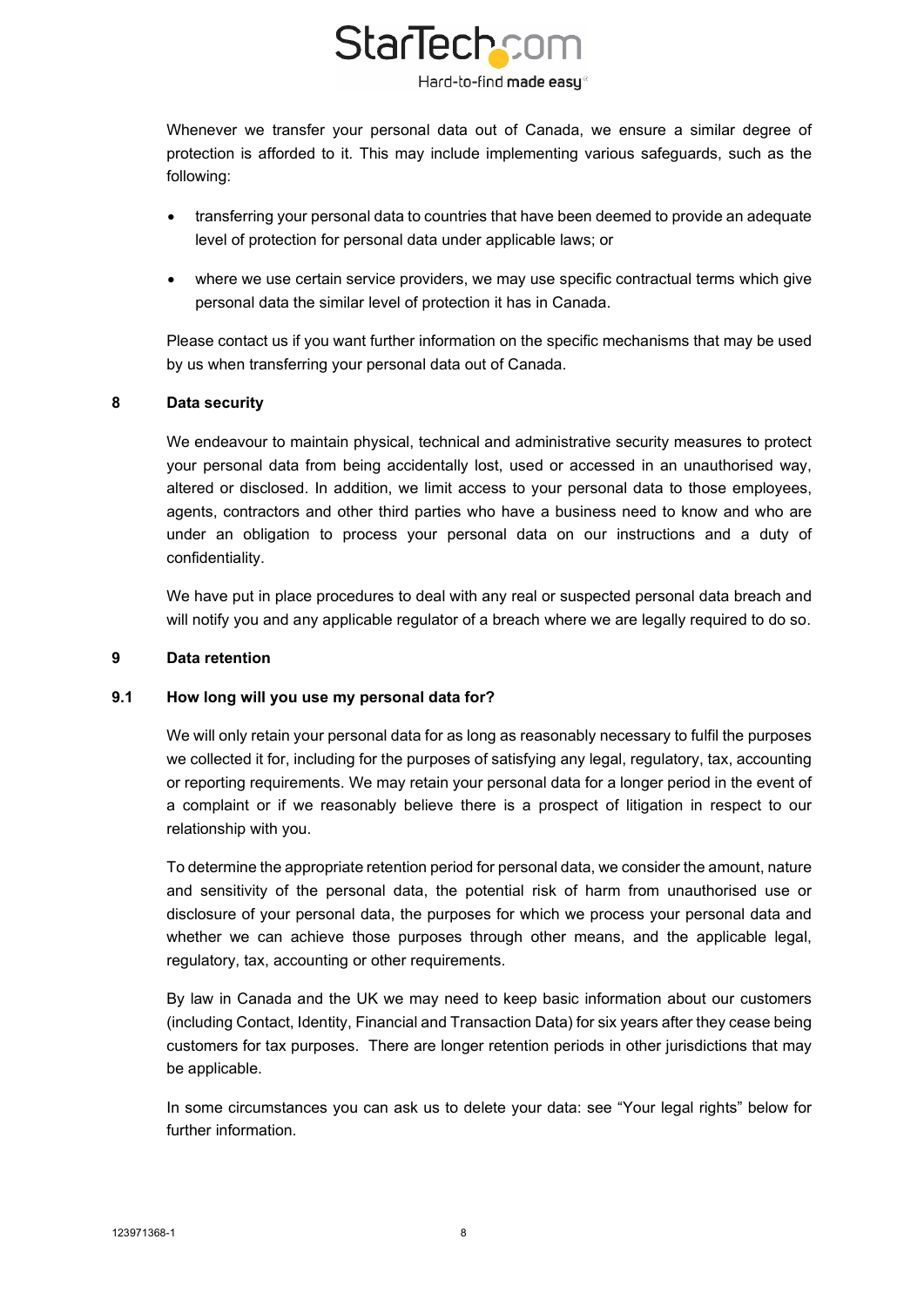Hard-to-find made easy®

In some circumstances we will anonymise your personal data (so that it can no longer be associated with you) for research or statistical purposes, in which case we may use this information indefinitely without further notice to you.

## **10 Your legal rights**

### **10.1 Your Legal Rights**

Subject to applicable laws and reasonable notice, your right to your personal data may include the following:

**Request access** to your personal data (commonly known as a "**data subject access request**"). This enables you to receive a copy of the personal data we hold about you and to check that we are lawfully processing it.

**Request correction** of the personal data that we hold about you. This enables you to have any incomplete or inaccurate data we hold about you corrected, though we may need to verify the accuracy of the new data you provide to us.

**Request erasure** of your personal data. This enables you to ask us to delete or remove personal data where there is no lawful reason for us continuing to process it. You also have the right to ask us to delete or remove your personal data where you have successfully exercised your right to object to processing (see below), where we may have processed your information unlawfully or where we are required to erase your personal data to comply with local law. Note, however, that we may not always be able to comply with your request of erasure for specific legal reasons which will be notified to you, if applicable, at the time of your request.

**Object to processing** of your personal data where we are relying on a legitimate interest (or those of a third party) and there is something about your particular situation which makes you want to object to processing on this ground as you reasonably believe it impacts on your fundamental rights and freedoms. You also have the right to object where we are processing your personal data for direct marketing purposes. In some cases, we may demonstrate that we have compelling legitimate grounds to process your information which override your rights and freedoms.

**Request restriction of processing** of your personal data. This enables you to ask us to suspend the processing of your personal data in the following scenarios:

- if you want us to establish the data's accuracy;
- where you need us to hold the data even if we no longer require it as you need it to establish, exercise or defend legal claims; or
- you have objected to our use of your data but we need to verify whether we have overriding legitimate grounds to use it.

**Request the transfer** of your personal data to you or to a third party. We will provide to you, or a third party you have chosen, your personal data in a structured, commonly used, machine-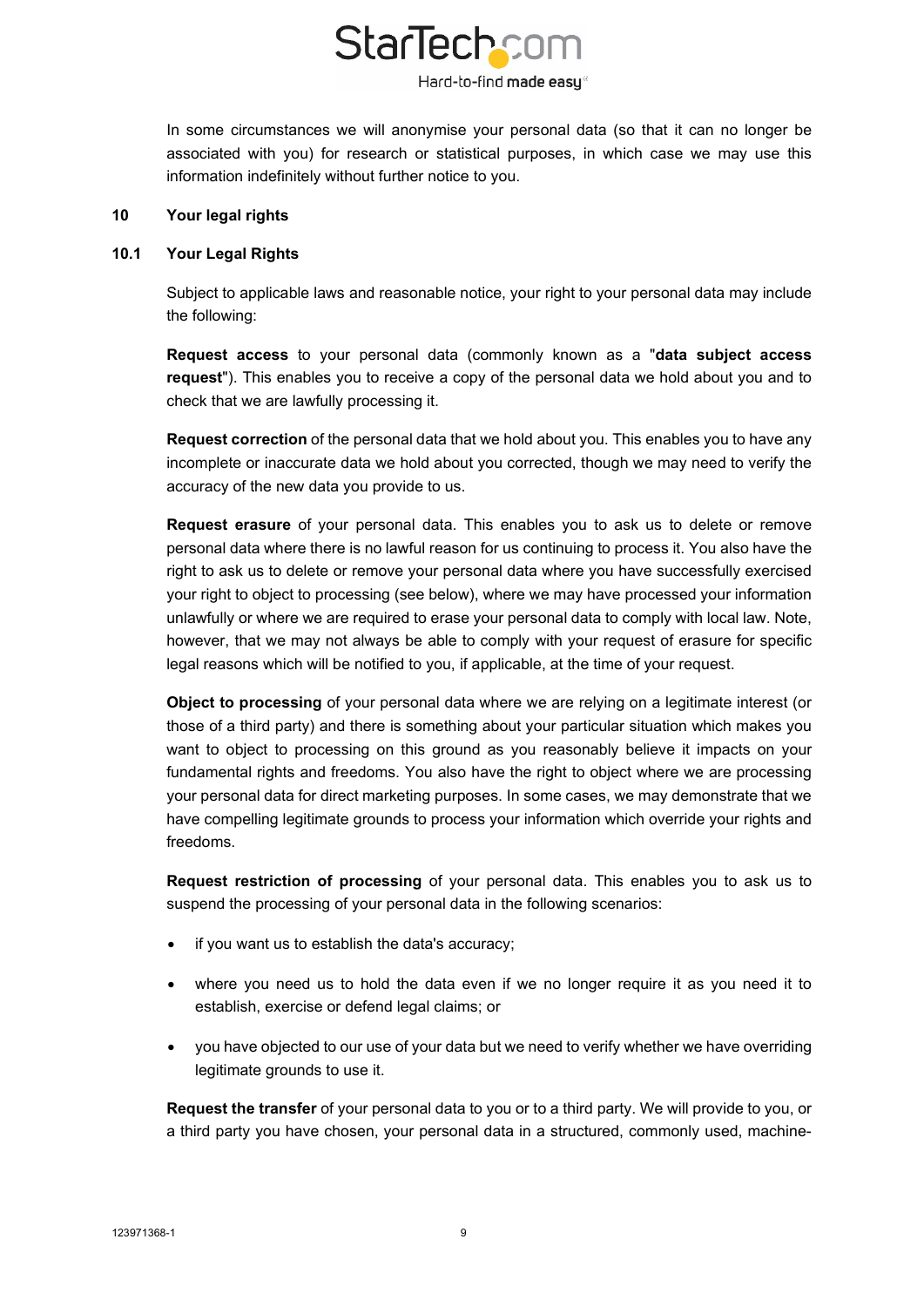Hard-to-find made easy®

readable format. Note that this right only applies to automated information which you initially provided consent for us to use or where we used the information to perform a contract with you.

**Withdraw consent at any time** where we are relying on consent to process your personal data. However, this will not affect the lawfulness of any processing carried out before you withdraw your consent. If you withdraw your consent, we may not be able to provide certain products or services to you. We will advise you if this is the case at the time you withdraw your consent.

If you wish to exercise any of the rights set out above, please contact us at [privacy@startech.com.](mailto:privacy@startech.com)

#### **10.2 No fee usually required**

You will not have to pay a fee to access your personal data (or to exercise any of the other rights). However, we may charge a reasonable fee if your request is clearly unfounded, repetitive or excessive. Alternatively, we could refuse to comply with your request in these circumstances.

#### **10.3 What we may need from you**

We may need to request specific information from you to help us confirm your identity and ensure your right to access your personal data (or to exercise any of your other rights). This is a security measure to ensure that personal data is not disclosed to any person who has no right to receive it. We may also contact you to ask you for further information in relation to your request to speed up our response.

#### **10.4 Time limit to respond**

We try to respond to all legitimate requests within one month. Occasionally it could take us longer than a month if your request is particularly complex or you have made a number of requests. In this case, we will notify you and keep you updated.

## **11 Glossary**

#### **11.1 Lawful Basis**

For the purposes of Section 5, each lawful basis is defined as follows:

"**Legitimate interest**" means the interest of our business in conducting and managing our business to enable us to give you high quality products and service and a secure experience. We endeavour to consider and balance any potential impact on you (both positive and negative) and your rights before we process your personal data for our legitimate interests. We do not use your personal data for activities where our interests are overridden by the impact on you (unless we have your consent or are otherwise required or permitted to by law). You can obtain further information about how we assess our legitimate interests against any potential impact on you in respect of specific activities by contacting us.